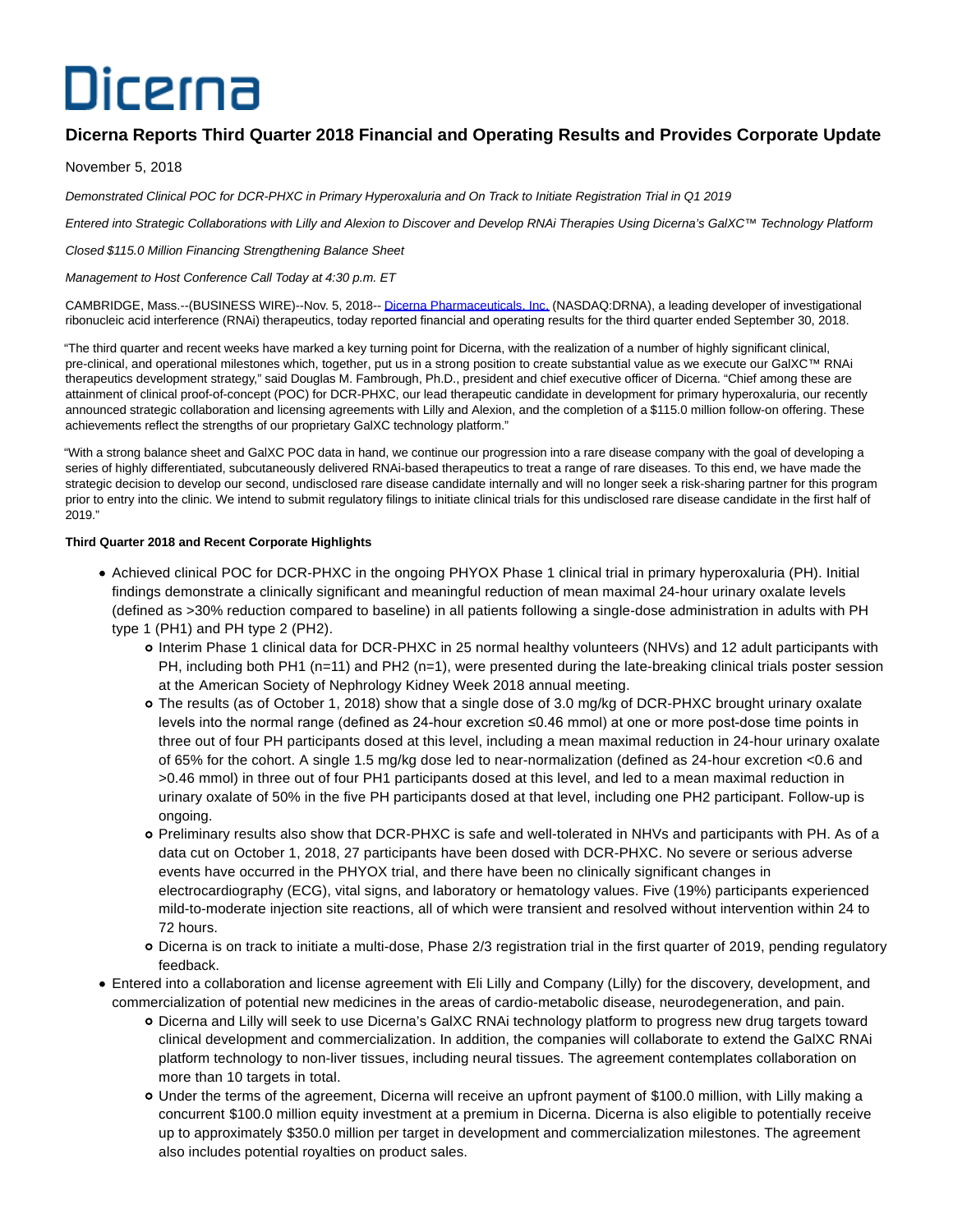- The agreement is subject to clearance under the Hart-Scott-Rodino Antitrust Improvements Act of 1976 and other customary closing conditions.
- Entered into a collaborative research and license agreement with Alexion Pharmaceuticals (Alexion) for the joint discovery and development of RNAi therapies for complement-mediated diseases.
	- The agreement is for development and commercial rights for two of Dicerna's pre-clinical GalXC RNAi programs directed to complement pathway targets, with options for the discovery and development of candidates against two additional complement pathway targets.
	- Under the terms of the agreement, Dicerna received an upfront payment of \$22.0 million, with Alexion making a concurrent \$15.0 million equity investment at a premium in Dicerna. The collaboration agreement also provides for potential additional payments to Dicerna for option fees, development fees and sales milestones of up to \$600.0 million. The agreement also includes potential royalties on product sales.
- Strengthened balance sheet with an equity financing yielding gross proceeds of \$115.0 million.
- Filed Clinical Trial Application (CTA) for DCR-HBVS, in development for the treatment of chronic hepatitis B virus (HBV),with the New Zealand Medicines and Medical Devices Safety Authority (MedSafe) and the Health and Disability Ethics Committee (HDEC) to initiate a Phase 1 clinical trial in healthy volunteers and patients with chronic HBV.
	- Pending CTA approval, Dicerna intends to initiate the clinical study in early 2019.
	- The primary objective of the study is to evaluate the safety and tolerability of DCR-HBVS in healthy volunteers and patients with non-cirrhotic chronic HBV. Secondary objectives are to characterize the pharmacokinetic profile and to evaluate preliminary pharmacodynamics and antiviral efficacy on plasma levels of hepatitis B surface antigen (HBsAg) and HBV in blood.
- Continued development of Dicerna's undisclosed program for a rare disease involving the liver, currently in IND-enabling studies.
	- Given the expanded capital resources provided by the recent financing and the collaboration and licensing agreements with Lilly and Alexion, Dicerna intends to continue internal development of this program and is no longer seeking a risk-sharing collaborator prior to entry into the clinic.
	- Dicerna expects to submit regulatory filings to initiate clinical trials in the first half of 2019.
- Strengthened board of directors with the appointments of J. Kevin Buchi, former chief executive officer of Cephalon, Inc. and TetraLogic Pharmaceuticals Corp., and Cynthia Smith, former chief commercial officer of ZS Pharma, Inc.

### **Upcoming Regulatory and Clinical Milestones**

- Initiate a multi-dose, Phase 2/3 registration trial of DCR-PHXC in the first quarter of 2019, pending regulatory feedback.
- Initiate Phase 1 clinical trial of DCR-HBVS in early 2019, pending regulatory approvals, and file additional regulatory clearances.
- Submit regulatory filings for undisclosed rare disease program to initiate clinical trials in the first half of 2019.

## **Financial Condition and Operating Results**

- **Cash Position** As of September 30, 2018, Dicerna had \$180.4 million in cash, cash equivalents and held-to-maturity investments, as compared to \$113.7 million in cash, cash equivalents and held-to-maturity investments as of December 31, 2017. Additionally, the Company had \$0.7 million of restricted cash equivalents as of September 30, 2018 and December 31, 2017, which reflects collateral securing the Company's operating lease obligation.
- **Revenue** Dicerna recognized \$1.5 million and \$4.6 million of revenue associated with the Boehringer Ingelheim (BI) Agreement, during the three and nine months ended September 30, 2018, respectively. The revenue represents the periodic amortization of a non-refundable upfront payment of \$10.0 million for the first target and \$0.3 million in reimbursable third-party research expenses which are billable to BI. Dicerna expects to recognize the remainder of the initial transaction price on a straight-line basis through June 30, 2019. Dicerna does not expect to generate any product revenue for the foreseeable future.
- **Research and Development (R&D) Expenses** R&D expenses were \$11.7 million and \$31.9 million for the three and nine months ended September 30, 2018, respectively, as compared to \$8.5 million and \$26.3 million for the same periods in 2017. The increase was primarily due to direct R&D expenses for both the three and nine months ended September 30, 2018 compared to the three and nine months ended September 30, 2017.

The increase in direct R&D expenses in the three months ended September 30, 2018 was primarily due to an increase in clinical study costs, reflecting increased activities associated with Dicerna's DCR-PHXC program, and an increase in consulting costs associated with various clinical development activities. The increase in R&D expenses was also impacted by higher employee-related expenses associated with increased headcount necessary to support the Company's growth, partially offset by lower platform-related expenses.

The increase in direct R&D expenses in the nine months ended September 30, 2018 was primarily due to higher clinical study costs due to increased activities associated with Dicerna's DCR-PHXC program and an increase in toxicology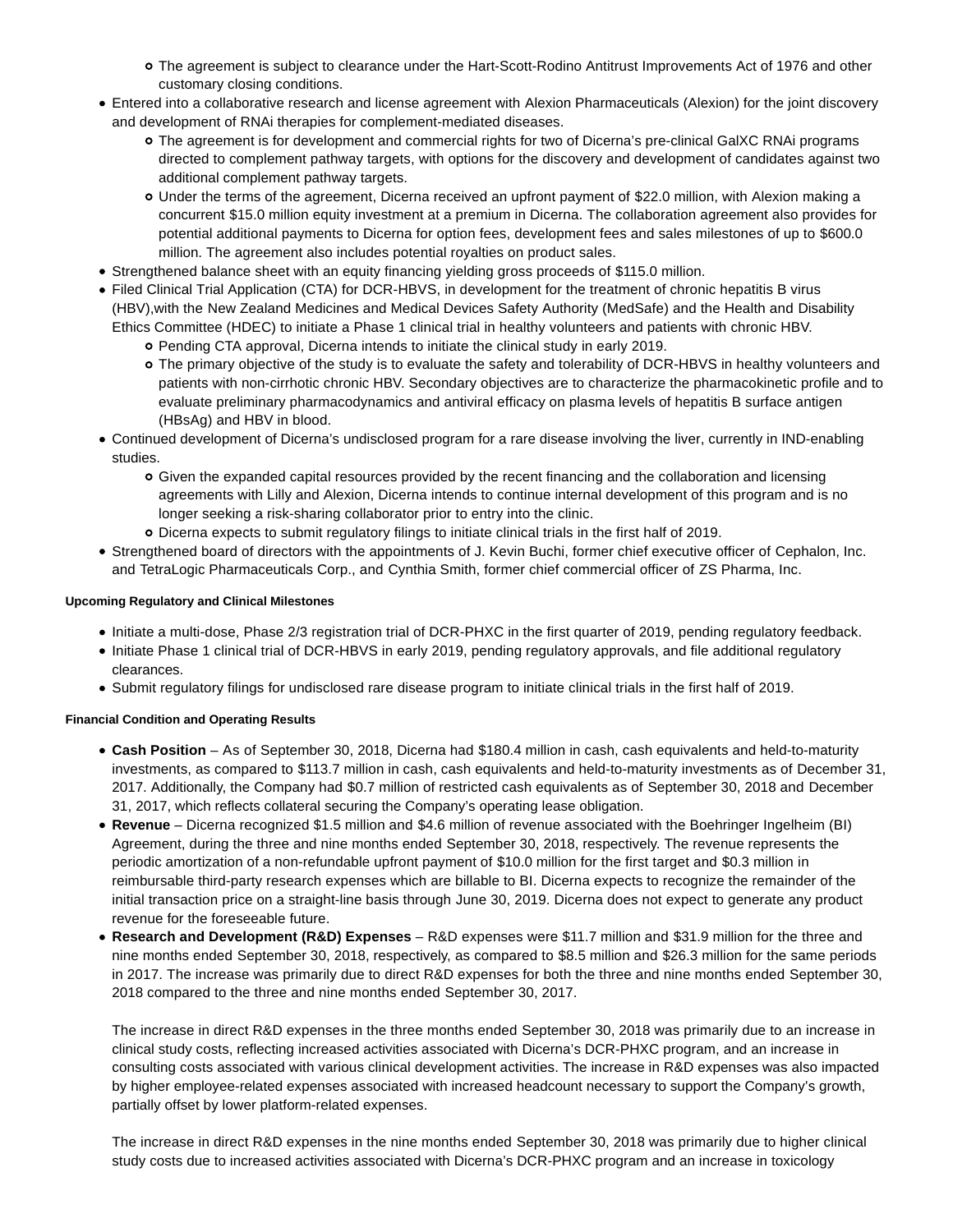studies for other product candidates. The increase in R&D expenses was also due to higher employee-related expenses associated with increased headcount necessary to support the Company's growth, partially offset by lower platform-related expenses.

Dicerna expects its overall R&D expense to continue to increase during the fourth quarter of 2018 and for the foreseeable future, primarily as the Company completes clinical manufacturing activities, advances pre-clinical toxicology studies, continues clinical activities associated with its lead product candidates, and initiates activities under the recently signed Lilly and Alexion agreements.

- **General and Administrative (G&A) Expenses** G&A expenses were \$5.4 million and \$14.4 million for the three and nine months ended September 30, 2018, respectively, as compared to \$4.1 million and \$12.3 million for the same periods in 2017. The increase is predominantly related to increases in consulting costs, board of directors' compensation, and corporate legal expenses.
- **Litigation Expenses** Litigation expenses for the nine months ended September 30, 2018, solely related to the litigation with Alnylam, increased predominantly due to \$3.7 million and \$24.7 million of settlement expenses recorded in the three and nine months ended September 30, 2018. The Company incurred \$3.7 million of litigation settlement expense in the three months ended September 30, 2018 in connection with the expected acceleration of the previously disclosed \$13.0 million payable to Alnylam resulting from the signing of the Lilly and Alexion collaboration agreements, and also incurred \$21.0 million of litigation settlement expense in the three months ended June 30, 2018 upon signing of the settlement agreement with Alnylam.
- **Net Loss Attributable to Common Stockholders**  Net loss attributable to common stockholders was \$19.0 million and \$70.2 million for the three and nine months ended September 30, 2018, respectively, as compared to \$19.1 million and \$57.3 million for the same periods in 2017. The decrease for the three months ended September 30, 2018 was driven by the \$4.1 million dividend on the redeemable convertible preferred stock for the three months ended September 30, 2017, offset by a \$3.2 million increase in research and development expenses and a \$1.2 million increase in general and administrative expenses. The increase in net loss attributable to common stockholders for the nine months ended September 30, 2018 was primarily due to a one-time increase of \$23.0 million in litigation expense, all of which related to the Alnylam litigation, partially offset by the \$12.9 million dividend on the redeemable convertible preferred stock recorded in the nine months ended September 30, 2017.

For more detailed information and analysis, see Dicerna's Quarterly Report on Form 10-Q for the quarter ended September 30, 2018, which was filed with the SEC on November 5, 2018.

#### **Guidance**

Dicerna had cash, cash equivalents, and held-to-maturity investments of approximately \$180.4 million as of September 30, 2018. The Company has received proceeds from the Alexion collaborative research and license agreement, and, combined with the expected proceeds from the upfront cash payment and equity investment from the Lilly collaborative research and license agreement (subject to the closing of the transactions contemplated by the Lilly agreement), expects to receive approximately \$224.0 million in net proceeds. Dicerna believes that its current cash, cash-equivalents and held-to-maturity investments, in addition to the upfront cash and equity investments from the Lilly and Alexion collaborative research and license agreements, will be sufficient to fund the execution of its current clinical and operating plan beyond 2020, which includes advancing DCR-PHXC through late-stage clinical development and regulatory filing, initiating proof-of-concept studies of DCR-HBVS in participants with HBV, and advancing the Company's undisclosed rare disease program into clinical development. This estimate assumes no new funding from additional collaboration agreements or from external financing events and no significant unanticipated changes in costs and expenses.

#### **Conference Call**

Management will host a conference call at 4:30 p.m. ET today to review Dicerna's third quarter 2018 financial results and provide a general business update. The conference call can be accessed by dialing (855) 453-3834 or (484) 756-4306 (international), and referencing conference ID 9588488 prior to the start of the call. The call will also be webcast via the Internet and will be available under the "Investors & Media" section of the Dicerna website[, www.dicerna.com.](http://cts.businesswire.com/ct/CT?id=smartlink&url=http%3A%2F%2Fwww.dicerna.com&esheet=51894643&newsitemid=20181105005942&lan=en-US&anchor=www.dicerna.com&index=2&md5=95815f1002b669c7278bf5d2fb4c0dfe) A replay of the call will be available approximately two hours after the completion of the call and will remain available for seven days. To access the replay, please dial (855) 859-2056 or (404) 537-3406, and refer to conference ID 9588488. The webcast will also be archived on Dicerna's website.

#### **About Dicerna Pharmaceuticals, Inc.**

Dicerna Pharmaceuticals, Inc., is a biopharmaceutical company focused on the discovery and development of innovative, subcutaneously delivered RNAi-based therapeutics for the treatment of diseases involving the liver, including rare diseases, viral infectious diseases, chronic liver diseases, and cardiovascular diseases. Dicerna is leveraging its proprietary GalXC™ RNAi technology platform to build a broad pipeline in these core therapeutic areas, focusing on target genes where connections between target gene and diseases are well understood and documented. Dicerna intends to discover, develop and commercialize novel therapeutics either on its own or in collaboration with pharmaceutical partners. The Company has strategic collaborations with Boehringer Ingelheim, Eli Lilly and Company, and Alexion Pharmaceuticals. For more information, please visit [www.dicerna.com.](http://cts.businesswire.com/ct/CT?id=smartlink&url=http%3A%2F%2Fwww.dicerna.com&esheet=51894643&newsitemid=20181105005942&lan=en-US&anchor=www.dicerna.com&index=3&md5=35fd593542897377b580a6970afd87d6)

## **About GalXCTM RNAi Technology Platform**

GalXC<sup>TM</sup> is a proprietary technology platform invented by Dicerna to discover and develop RNAi-based therapies designed to silence disease-driving genes in the liver. Compounds produced via GalXC are intended to be broadly applicable across multiple therapeutic areas, including rare diseases, viral infectious diseases, chronic liver diseases, and cardiovascular diseases. Using GalXC, Dicerna scientists attach N-acetylgalactosamine sugars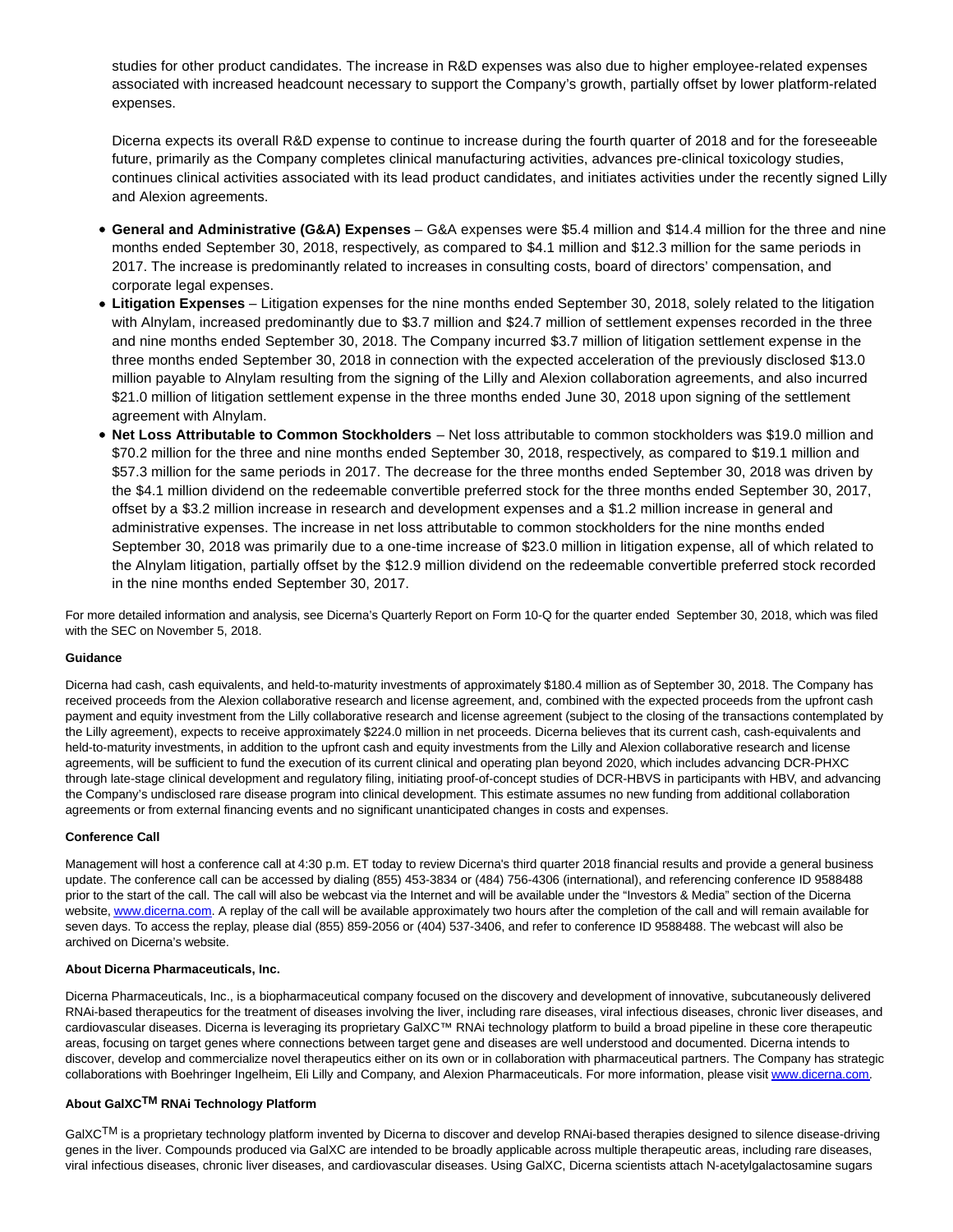directly to the extended region of the Company's proprietary RNAi molecules, yielding multiple proprietary conjugate delivery configurations. Many of the conjugates produced via GalXC incorporate a folded motif known as a tetraloop in the extended region. The tetraloop configuration, which is unique to Dicerna's GalXC compounds, allows flexible and efficient conjugation to the targeting ligands, and stabilizes the RNAi duplex which the Company believes will enable subcutaneous delivery of its RNAi therapies to hepatocytes in the liver, where they are designed to specifically bind to receptors on target cells, potentially leading to internalization and access to the RNAi machinery within the cells. The technology may offer several distinct benefits, as suggested by strong pre-clinical data. The benefits seen in pre-clinical studies include: potency that is on par with or better than comparable platforms; highly specific binding to gene targets; long duration of action; and an infrequent subcutaneous dosing regimen.

#### **Cautionary Note on Forward-Looking Statements**

This press release includes forward-looking statements, including, for example, Dicerna's expected timeline and plans for development of DCR-PHXC, DCR-HBVS and other pipeline programs, expectations related to the collaborations with BI, Lilly and Alexion including the potential for additional payments, the closing of the Lilly transactions, expectations for discussions and possible opportunities with potential partners and collaborators, and guidance related to the anticipated duration and usage of current cash and cash equivalents. Such forward-looking statements are subject to risks and uncertainties that could cause actual results to differ materially from those expressed or implied in such statements. The process by which an early stage platform such as GalXC could potentially lead to an approved product is long and subject to highly significant risks, particularly with respect to pre-clinical research collaborations. The Lilly transactions are subject to the satisfaction of closing conditions. Applicable risks and uncertainties include risks relating to Dicerna's clinical and pre-clinical research and other risks identified under the heading "Risk Factors" included in the Company's most recent Form 10-Q filing and in other future filings with the SEC. The forward-looking statements contained in this press release reflect Dicerna's current views with respect to future events, and Dicerna does not undertake and specifically disclaims any obligation to update any forwardlooking statements.

#### **Dicerna Pharmaceuticals, Inc.**

**Consolidated Balance Sheet Information (in thousands)**

|                              | September 30, December 31, | 2017      |  |  |
|------------------------------|----------------------------|-----------|--|--|
|                              | 2018                       |           |  |  |
| Cash and cash equivalents    | \$46,399                   | \$68,789  |  |  |
| Held-to-maturity investments | \$133,980                  | \$44,889  |  |  |
| <b>Total assets</b>          | \$185.508                  | \$121,002 |  |  |
| <b>Total liabilities</b>     | \$29,128                   | \$19,916  |  |  |
| Total stockholders' equity   | \$156,380                  | \$101,086 |  |  |

#### **Dicerna Pharmaceuticals, Inc.**

#### **Consolidated Statements of Operations**

**(in thousands, except share and per share data)**

|                                                                 | Three Months Ended September 30, Nine Months Ended September 30,<br>2018<br>2017 |  | 2018        |              | 2017 |             |  |
|-----------------------------------------------------------------|----------------------------------------------------------------------------------|--|-------------|--------------|------|-------------|--|
| Revenue from collaborative arrangements                         | \$1,545                                                                          |  | \$          | \$4,635      |      | \$          |  |
| Operating expenses:                                             |                                                                                  |  |             |              |      |             |  |
| Research and development                                        | 11,695                                                                           |  | 8,527       | 31,927       |      | 26,338      |  |
| General and administrative                                      | 5,354                                                                            |  | 4,137       | 14,449       |      | 12,324      |  |
| Litigation expense                                              | 3,694                                                                            |  | 2,548       | 29,122       |      | 6,157       |  |
| Total operating expenses                                        | 20,743                                                                           |  | 15,212      | 75,498       |      | 44,819      |  |
| Loss from operations                                            | (19, 198)                                                                        |  | (15, 212)   | (70, 863)    |      | (44, 819)   |  |
| Other income (expense):                                         |                                                                                  |  |             |              |      |             |  |
| Interest income                                                 | 401                                                                              |  | 179         | 1,020        |      | 360         |  |
| Interest expense                                                | (223)                                                                            |  |             | (399)        |      |             |  |
| Total other income, net                                         | 178                                                                              |  | 179         | 621          |      | 360         |  |
| Net loss                                                        | (19,020)                                                                         |  | (15,033)    | (70, 242)    |      | (44, 459)   |  |
| Dividends on redeemable convertible                             |                                                                                  |  |             |              |      |             |  |
| preferred stock                                                 |                                                                                  |  | (4, 111)    |              |      | (6,733)     |  |
| Deemed dividend related to beneficial                           |                                                                                  |  |             |              |      |             |  |
| conversion feature of redeemable<br>convertible preferred stock |                                                                                  |  |             |              |      | (6, 144)    |  |
| Net loss attributable to common<br>stockholders                 | \$ (19,020)                                                                      |  | \$(19, 144) | \$ (70, 242) |      | \$ (57,336) |  |